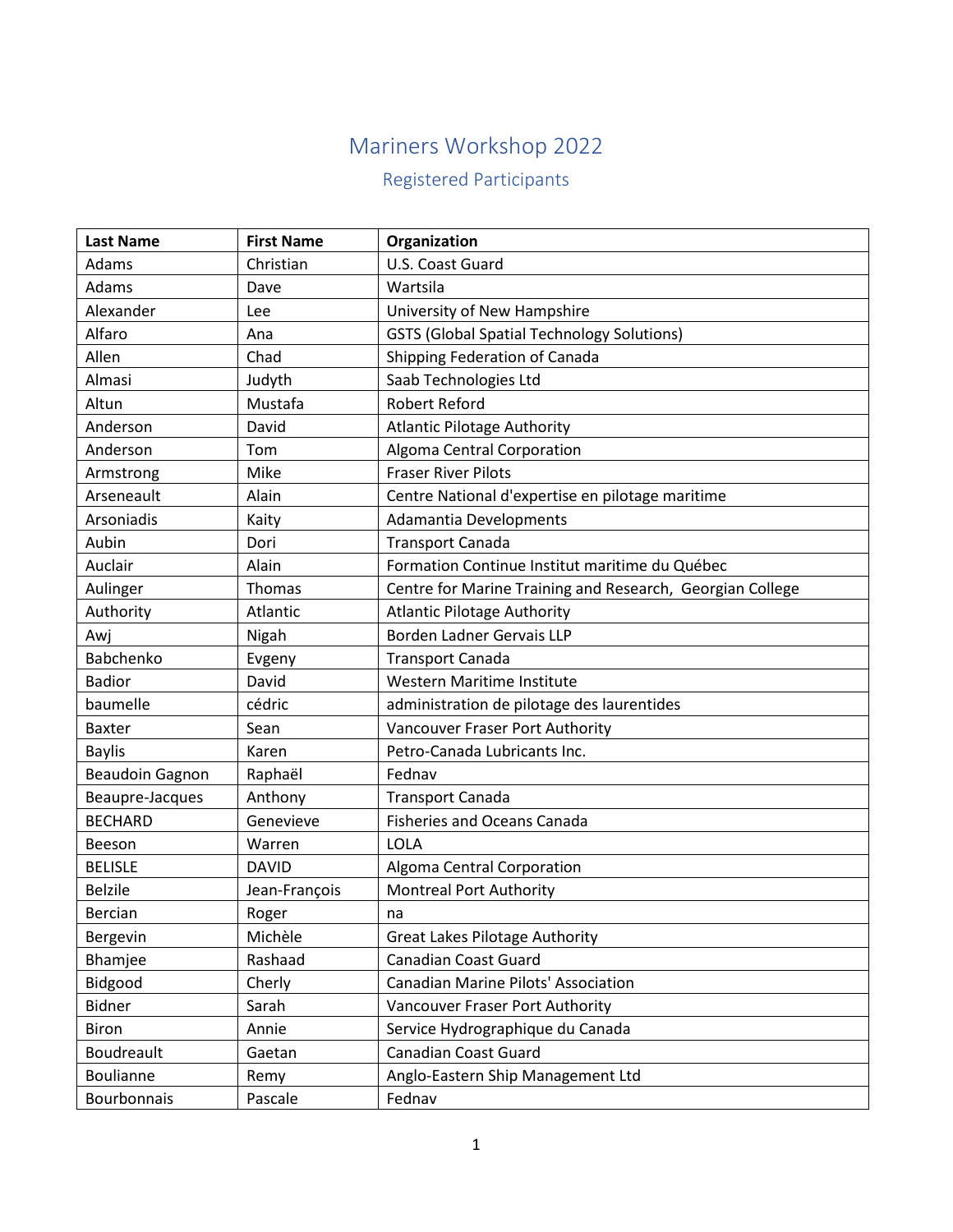| <b>Last Name</b>       | <b>First Name</b> | Organization                                      |
|------------------------|-------------------|---------------------------------------------------|
| <b>Bowles</b>          | Stan              | <b>BowTech Maritime Consultancy Inc</b>           |
| <b>Bradley</b>         | David             | Canadian Hydrographic Service                     |
| <b>Broad</b>           | Michael           | Shipping Federation of Canada                     |
| <b>Brochu</b>          | Thierry           | Xpert Solutions Technologiques                    |
| <b>Burgess</b>         | Peter             | St. Lawrence Seaway                               |
| Cain                   | Ted               | <b>Public Services &amp; Procurement Canada</b>   |
| Caron                  | Stephane          | <b>XST</b>                                        |
| Carter                 | Mike              | Port Alberni Port Authority                       |
| <b>Chandler-Haines</b> | Cameron           | <b>Canadian Coast Guard</b>                       |
| Chapnick               | Alexandre         | <b>Canadian Coast Guard</b>                       |
| Chatman                | Tracy             | <b>Government of Canada</b>                       |
| Chauvet                | Pauline           | OGSL                                              |
| Chris                  | Madsen            | <b>Canadian Forces College</b>                    |
| Connor                 | Christopher       | <b>Master Mariners of Canada</b>                  |
| Conyon                 | John              | <b>IIC Technologies Inc</b>                       |
| Coulthard              | Tessa             | Clear Seas Centre for Responsible Marine Shipping |
| Courtier               | timothy           | <b>British Columbia Coast Pilots</b>              |
| Cove                   | Karen             | <b>Teledyne Geospatial</b>                        |
| Cucinelli              | Jessica           | <b>Dalhousie University</b>                       |
| D'Aquila               | Jean              | Corporation des Pilotes du Bas St-Laurent         |
| Deland                 | Renee             | <b>Canadian Coast Guard</b>                       |
| Desrochers             | Pascal            | <b>CPSLC</b>                                      |
| <b>Devries</b>         | Paul Brian        | The BC Coast Pilots Ltd.                          |
| Diduch                 | Jessica           | <b>Transport Canada</b>                           |
| Dirksen                | Hans              | TMS BULKERS LTD                                   |
| Downing                | Edward            | Clear Seas Centre for Responsible Marine Shipping |
| Dubé                   | David             | Corporation des Pilotes du Bas St-Laurent         |
| Dubreuil               | Guillaum          | CSL Group Inc.                                    |
| Duchemin               | Shannon           | <b>Spliethoff Transport BV</b>                    |
| Dudley                 | Etienne           | Scale AI                                          |
| Dutchak                | Wayne             | Canadian Coast Guard - Western Region             |
| Dziama                 | Rachel            | Clear Seas Centre for Responsible Marine Shipping |
| Ekkebus                | Paulo             | Pacific Pilotage Authority                        |
| El Koreh               | Magalie           | <b>Canadian Coast Guard</b>                       |
| Evans                  | Glenna            | <b>Canadian Coast Guard</b>                       |
| Farrell                | Craig             | <b>Coastal Shipping Limited</b>                   |
| Felleman               | Fred              | Port of Seattle                                   |
| Ferro                  | Antonella         | Fisheries and Oceans and Canadian Coast Guard     |
| Filion                 | Frederic          | GCC                                               |
| Ford                   | Ryan              | Port of Vancouver                                 |
| Foster                 | Krista            | <b>GSTS (Global Spatial Technology Solutions)</b> |
| Fox                    | Olivia            | <b>ISED</b>                                       |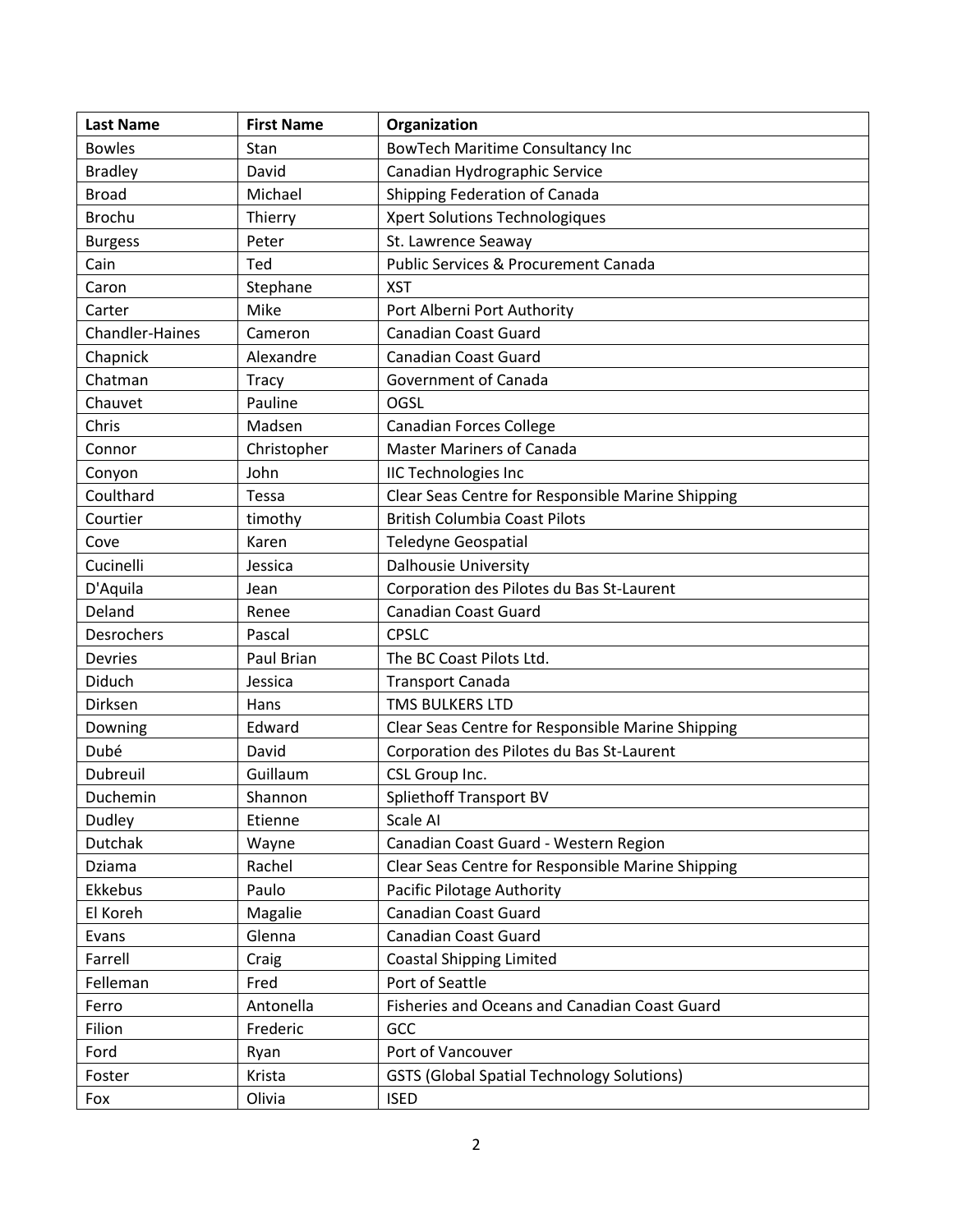| <b>Last Name</b> | <b>First Name</b> | Organization                                                  |
|------------------|-------------------|---------------------------------------------------------------|
| Fracassi         | Fulvio            | Administration de pilotage des Laurentides                    |
| Francis          | Errol             | Canfornav Inc.                                                |
| Gallagher        | Jack              | Hammurabi Consulting                                          |
| Gallant          | Dana              | Canadian Hydrographic Service                                 |
| Gibson           | Amanda            | Algoma Central Corporation                                    |
| GILL             | <b>JATINDER</b>   | <b>Transport Canada</b>                                       |
| Given            | Chris             | Seafarers' International Union of Canada                      |
| Goerlandt        | Floris            | <b>Dalhousie University</b>                                   |
| Goeteyn          | <b>Nils</b>       | Borden Ladner Gervais LLP                                     |
| Goodman          | Wynford           | Belledune Port Authority - Port of Belledune (Retired)        |
| Gour             | Samantha          | <b>Canadian Coast Guard</b>                                   |
| Grady            | Shari             | <b>SLSMC</b>                                                  |
| <b>GRONDIN</b>   | Jean Francois     | <b>EURONAV</b>                                                |
| Guèvremont       | Jean              | <b>Canadian Coast Guard</b>                                   |
| Guimond          | Christopher       | GLS - Great Lakes St. Lawrence Seaway Development Corporation |
| Hains            | Denis             | H <sub>2i</sub>                                               |
| Halfyard         | Maria             | Marine Institute                                              |
| Hall             | Chris             | Saint John Port Authority                                     |
| Hamilton         | Scott             | Canadian Coast Guard                                          |
| <b>Harris</b>    | <b>Brendan</b>    | <b>US Coast Guard</b>                                         |
| Hart             | Dave              | Vancouver Fraser Port Authority                               |
| Hasselmann       | George            | <b>FEDNAV</b>                                                 |
| Hearn            | Chris             | Centre for Marine Simulation - MI                             |
| Hebert           | Daniel            | <b>Transport Canada</b>                                       |
| Heffner          | Kevin             | Pegasus Research and Technologies                             |
| Henne            | Neal              | The British Columbia Coast Pilots                             |
| Higginbotham     | John              | Carleton university                                           |
| Holland          | Matt              | <b>XOCEAN</b>                                                 |
| Honigmann        | Maxime            | <b>Canadian Coast Guard</b>                                   |
| Hopper           | James             | Sea-Kit Intl                                                  |
| Huang            | Daniel            | <b>Environment and Climate Change Canada</b>                  |
| Huskilson        | Michael           | XOCEAN CANADA LIMITED                                         |
| Imrie            | Hannah            | <b>HNC</b>                                                    |
| Ircha            | Michael           | <b>Association of Canadian Port Authorities</b>               |
| James            | Eric              | Wartsila                                                      |
| <b>Jefferies</b> | Robin             | <b>Canadian Coast Guard</b>                                   |
| Kalley           | Donald            | Canadian Hydrographic Service                                 |
| Kalra            | Harpreet          | Anglo Eastern Ship Management, Montreal                       |
| Kancens          | Karen             | Shipping Federation of Canada                                 |
| Keegan           | <b>Brian</b>      | OOCL (Canada) Inc.                                            |
| Kilpatrick       | Michael           | <b>Corporation of Professional Great Lakes Pilots</b>         |
| Kimutai          | Joel              | Kenya Ports Authority                                         |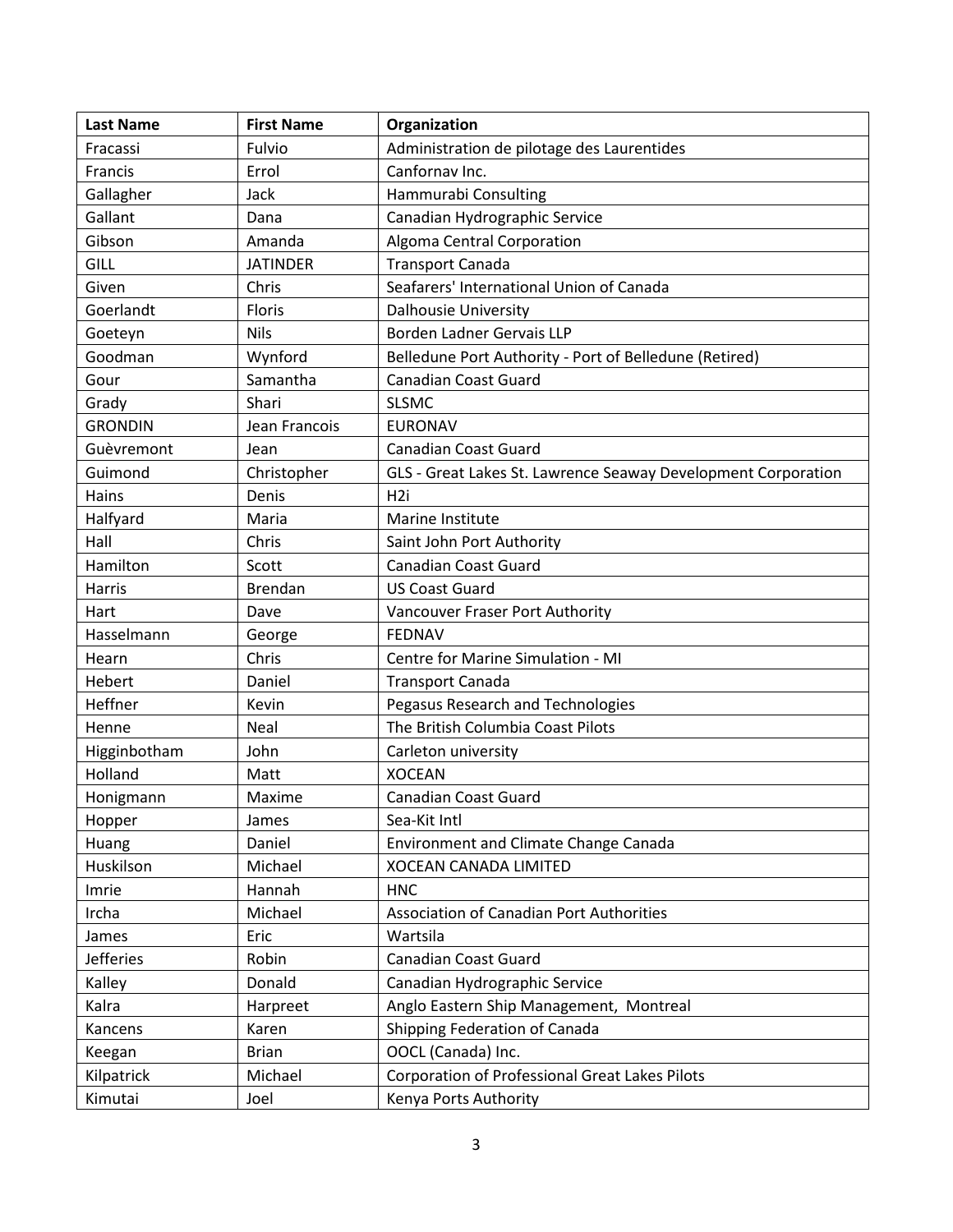| <b>Last Name</b> | <b>First Name</b> | Organization                                                     |
|------------------|-------------------|------------------------------------------------------------------|
| Kinnard          | Cedric            | Canadian Hydrographic Service                                    |
| Knight           | Melanie           | Vancouver Fraser Port Authority                                  |
| Koivumaa         | Vesa              | Wartsila Voyage                                                  |
| Kubat            | Ivana             | National Research Council of Canada                              |
| Kuwalek          | Ed                | <b>IIC Technologies Inc</b>                                      |
| Lachance         | Sylvain           | Laurentian Pilotage Authority                                    |
| Laflamme         | Tristan           | Canadian Marine Pilots' Association                              |
| Lajeunesse       | Stephanie         | <b>Canadian Coast Guard</b>                                      |
| Landry           | Sarah             | Clear Seas Centre for Responsible Marine Shipping                |
| Lantz            | Ivan              | <b>Master Mariners of Canada</b>                                 |
| Lavell           | Shelley           | <b>Canadian Coast Guard</b>                                      |
| Lavoie           | Alexandre         | <b>Transport Canada</b>                                          |
| Lebel            | Mathieu           | <b>Canadian Coast Guard</b>                                      |
| Leblanc          | Mark              | <b>Fisheries and Oceans Canada</b>                               |
| Leclair          | Yannick           | <b>Transport Canada</b>                                          |
| Leduc            | Alexandre         | <b>Transport Canada</b>                                          |
| Legault          | Courtney          | Fednav                                                           |
| Lessard          | Stéphane          | Canadian Coast Guard                                             |
| Levere           | Stephanie         | <b>Canadian Coast Guard</b>                                      |
| Levy             | Carlos            | National Research Council of Canada                              |
| Lewald           | R. David          | U.S. Coast Guard                                                 |
| Leyzack          | Andrew            | Canadian Hydrographic Service, Ontario Prairie and Arctic Region |
| Madiwal          | Shri              | Vancouver Fraser Port Authority                                  |
| Makkar           | Mandeep           | Fednav                                                           |
| Maltais          | Louis             | Canadian Hydrographic Service                                    |
| Mangone          | Paolo             | <b>ISED</b>                                                      |
| Marshall         | Cheryl            | <b>Canadian Coast Guard</b>                                      |
| Marshall         | Chris             | Canadian Hydrographic Service                                    |
| Mathis           | Darin             | <b>US Coast Guard</b>                                            |
| McArthur         | Roberta           | <b>Environment and Climate Change Canada</b>                     |
| McCarter         | Philip            | <b>BCIT</b>                                                      |
| McKinstry        | Bill              | Shipping Federation of Canada                                    |
| Mcmahon          | Natasha           | Canadian Coast Guard - Garde cotiêre canadienne                  |
| Mech             | Konrad            | Kongsberg Maritime AS                                            |
| Mercer           | Robert            | <b>Canadian Coast Guard</b>                                      |
| Mong             | Eivind            | <b>Canadian Coast Guard</b>                                      |
| <b>MORIN</b>     | MARC-ANDRE        | <b>Canadian Coast Guard</b>                                      |
| Ndip Tabi        | George            | JD Trading                                                       |
| Newman           | Quentin           | Ocean Network Express                                            |
| <b>Ng</b>        | Wai Wah           | <b>DFO</b>                                                       |
| Nichol           | Kevin             | Group Ocean                                                      |
| Norman           | Jessica           | <b>Halifax Port Authority</b>                                    |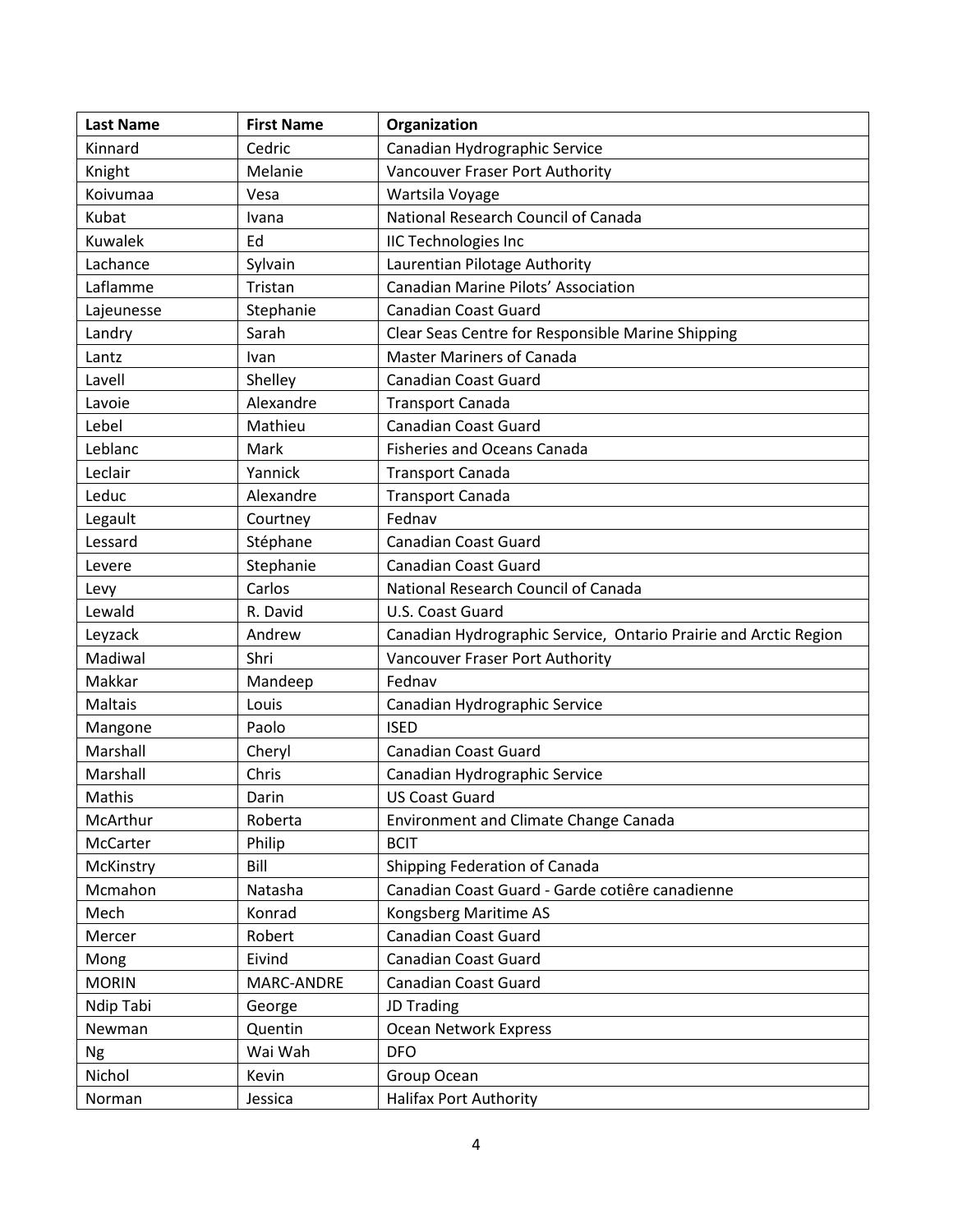| <b>Last Name</b> | <b>First Name</b> | Organization                                        |
|------------------|-------------------|-----------------------------------------------------|
| Ogilvie          | Annika            | Fednav                                              |
| Olivier          | Daniel            | Administration portuaire de Montréal                |
| Olson            | Kathleen          | Canadian Coast Guard                                |
| O'Rourke         | Neil              | <b>Canadian Coast Guard</b>                         |
| Parenteau        | Katryne           | Port of Montreal Administration                     |
| Parsons          | Adam              | <b>Halifax Port Authority</b>                       |
| Parsons          | Stephen           | DFO/CHS                                             |
| Pederson         | Richard           | <b>DRDC Atlantic Research Centre</b>                |
| Pelletier        | Mario             | Fisheries and Oceans and Canadian Coast Guard       |
| Pelot            | Ronald            | <b>Dalhousie University</b>                         |
| Pilkington       | Sarah             | Kongsberg Maritime                                  |
| Pippos           | Panos             | Euronav                                             |
| Porter           | Scott             | Canada Steamship Lines                              |
| Posluns          | Howard            | Transport Canada - Innovation Centre                |
| Potts            | Anthony           | Alpha Ridge Consulting and Advisory                 |
| Quenneville      | Richard           | <b>Great Lakes Pilotage Authority</b>               |
| Quinn            | Kevin             | Bay Shipping Inc.                                   |
| Racicot          | Paul              | Maritime Simulation and Resource Centre (MSRC)      |
| Rae              | Andrew            | Canadian Marine Pilots' Association                 |
| Rafferty         | Ed                | Atship Services Ltd.                                |
| Rebeiro          | Clinton           | Transportation Safety Board of Canada               |
| Regular          | Adam              | Algoma Central Corporation                          |
| Reifenstein      | Vera              | Saab Canada, Inc.                                   |
| Rheaume          | Pascal            | Corporation des Pilotes du Bas St-Laurent           |
| Richard          | Alain             | Administration de pilotage des Laurentides          |
| Richard          | Martin            | National Research Council of Canada                 |
| Riendeau         | Natacha           | <b>Canadian Coast Guard</b>                         |
| Robitaille       | Julien            | OGSL                                                |
| Roche            | Patrick           | <b>Spliethoff Transport BV</b>                      |
| Ross             | Marie-Chantal     | National Research Council of Canada                 |
| Rostopshin       | Dmitry            | Wärtsilä                                            |
| Roussel          | Donald            | Conseil International CMI-IMC International Council |
| Sampson          | Darlene           | <b>Canadian Coast Guard</b>                         |
| Sauvé            | Germain           | Observatoire Global du St-Laurent                   |
| Seaman           | Arthur            | Sea Machines Robotics                               |
| Séguin-Bertrand  | Étienne           | <b>Navigation Desgagnes</b>                         |
| Seris            | David             | <b>US Coast Guard 17th District</b>                 |
| Singh            | Satinder          | <b>NPA</b>                                          |
| Skournik         | Pavel             | Saab Technologies LTD                               |
| Smith            | Nathan            | Port of Vancouver                                   |
| Squires          | Robin             | <b>BLG LLP</b>                                      |
| Steele           | Jennifer          | Clear Seas Centre for Responsible Marine Shipping   |